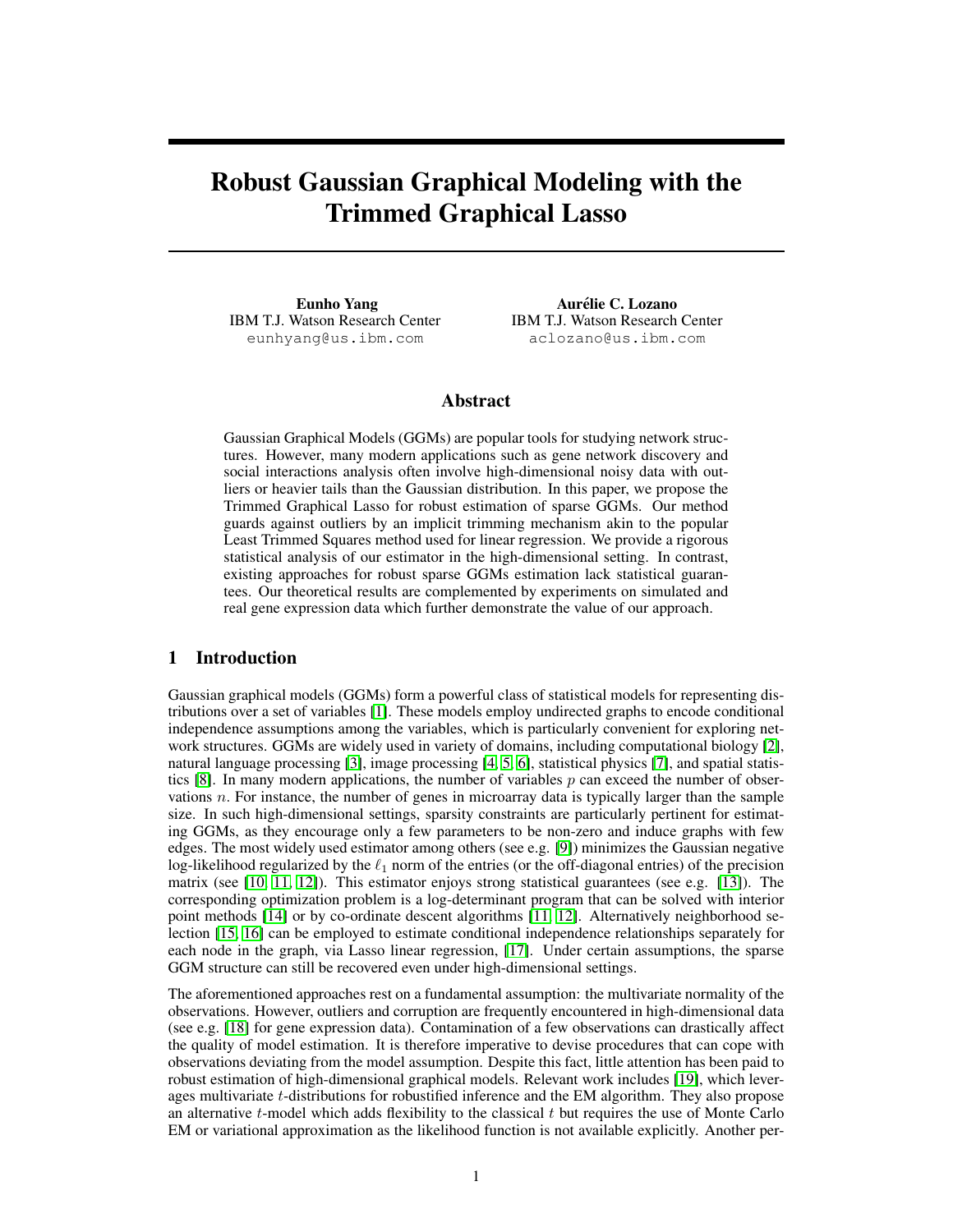tinent work is that of [20] which introduces a robustified likelihood function. A two-stage procedure is proposed for model estimation, where the graphical structure is first obtained via coordinate gradient descent and the concentration matrix coefficients are subsequently re-estimated using iterative proportional fitting so as to guarantee positive definiteness of the final estimate.

In this paper, we propose the *Trimmed Graphical Lasso* method for robust Gaussian graphical modeling in the sparse high-dimensional setting. Our approach is inspired by the classical Least Trimmed Squares method used for robust linear regression [21], in the sense that it disregards the observations that are judged less reliable. More specifically the Trimmed Graphical Lasso seeks to minimize a weighted version of the negative log-likelihood regularized by the  $\ell_1$  penalty on the concentration matrix for the GGM and under some simple constraints on the weights. These weights implicitly induce the trimming of certain observations. Our key contributions can be summarized as follows.

- We introduce the Trimmed Graphical Lasso formulation, along with two strategies for solving the objective. One involves solving a series of graphical lasso problems; the other is more efficient and leverages composite gradient descent in conjunction with partial optimization.
- As our key theoretical contribution, we provide statistical guarantees on the consistency of our estimator. To the best of our knowledge, this is in stark contrast with prior work on robust sparse GGM estimation (e.g. [19, 20]) which do not provide any statistical analysis.
- Experimental results under various data corruption scenarios further demonstrate the value of our approach.

## 2 Problem Setup and Robust Gaussian Graphical Models

**Notation.** For matrices  $U \in \mathbb{R}^{p \times p}$  and  $V \in \mathbb{R}^{p \times p}$ ,  $\langle U, V \rangle$  denotes the trace inner product tr( $AB^T$ ). For a matrix  $U \in \mathbb{R}^{p \times p}$  and parameter  $a \in [1,\infty]$ ,  $||U||_a$  denotes the element-wise  $\ell_a$  norm, and  $||U||_{a,\text{off}}$  does the element-wise  $\ell_a$  norm only for off-diagonal entries. For example,  $||U||_{1,\text{off}} := \sum_{i \neq j} |U_{ij}|$ . Finally, we use  $||U||_F$  and  $||U||_2$  to denote the Frobenius and spectral norms, respectively.

**Setup.** Let  $X = (X_1, X_2, \dots, X_p)$  be a zero-mean Gaussian random field parameterized by  $p \times p$ concentration matrix Θ<sup>∗</sup> :

$$
\mathbb{P}(X; \Theta^*) = \exp\left(-\frac{1}{2}\langle \Theta^*, XX^\top \rangle - A(\Theta^*)\right) \tag{1}
$$

where  $A(\Theta^*)$  is the log-partition function of Gaussian random field. Here, the probability density function in (1) is associated with *p*-variate Gaussian distribution,  $N(0, \Sigma^*)$  where  $\Sigma^* = (\Theta^*)^{-1}$ .

Given *n* i.i.d. samples  $\{X^{(1)},...,X^{(n)}\}$  from high-dimensional Gaussian random field (1), the standard way to estimate the inverse covariance matrix is to solve the  $\ell_1$  regularized maximum likelihood estimator (MLE) that can be written as the following regularized *log-determinant* program:

$$
\underset{\Theta \in \Omega}{\text{minimize}} \left\langle \!\! \left\langle \Theta, \frac{1}{n} \sum_{i=1}^{n} X^{(i)} (X^{(i)})^\top \right\rangle \!\! \right\rangle - \log \det(\Theta) + \lambda \|\Theta\|_{1,\text{off}} \tag{2}
$$

where  $\Omega$  is the space of the symmetric positive definite matrices, and  $\lambda$  is a regularization parameter that encourages a *sparse* graph model structure.

In this paper, we consider the case where the number of random variables  $p$  may be substantially larger than the number of sample size  $n$ , however, the concentration parameter of the underlying distribution is sparse:

**(C-1)** The number of non-zero off-diagonal entries of  $\Theta^*$  is at most k, that is  $\{\Theta_{ij}^* : \Theta_{ij}^* \neq \emptyset\}$ 0 for  $i \neq j$   $| \leq k$ .

Now, suppose that n samples are drawn from this underlying distribution  $(1)$  with true parameter Θ<sup>∗</sup> . We further allow some samples are corrupted and not drawn from (1). Specifically, the set of sample indices  $\{1, 2, \ldots, n\}$  is separated into two disjoint subsets: if *i*-th sample is in the set of "good" samples, which we name  $\hat{G}$ , then it is a genuine sample from (1) with the parameter  $\Theta^*$ . On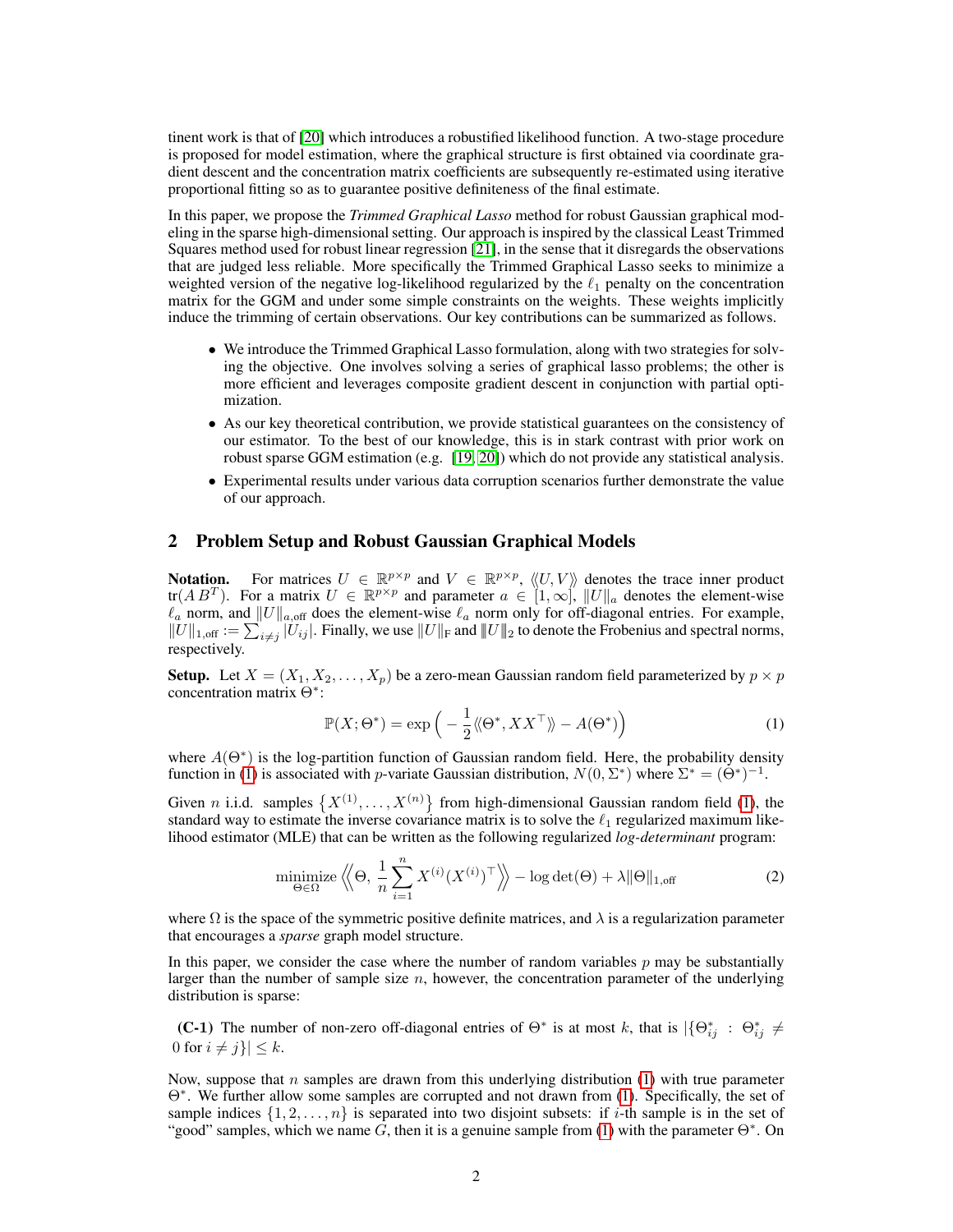# Algorithm 1 Trimmed Graphical Lasso in (3)

Initialize  $\Theta^{(0)}$  (e.g.  $\Theta^{(0)} = (S + \lambda I)^{-1}$ ) repeat Compute  $w^{(t)}$  given  $\Theta^{(t-1)}$ , by assigning a weight of one to the h observations with lowest negative log-likelihood and a weight of zero to the remaining ones.  $\nabla \mathcal{L}^{(t)} \leftarrow \frac{1}{h} \sum_{i=1}^n w_i^{(t)} X^{(i)} (X^{(i)})^\top - (\Theta^{(t-1)})^{-1}$ *Line search.* Choose  $\eta^{(t)}$  (See Nesterov (2007) for a discussion of how the stepsize may be chosen), checking that the following update maintains positive definiteness. This can be verified via Cholesky factorization (as in [23]). *Update.*  $\Theta^{(t)} \leftarrow \mathcal{S}_{\eta^{(t)} \lambda}(\Theta^{(t-1)} - \eta^{(t)} \nabla \mathcal{L}^{(t)})$ , where S is the soft-thresholding operator:  $[S_{\nu}(U)]_{i,j} =$  $sign(U_{i,j})$  max $(|U_{i,j}| - \nu, 0)$  and is only applied to the off-diagonal elements of matrix U. Compute  $(\Theta^{(t)})^{-1}$  reusing the Cholesky factor. until stopping criterion is satisfied

the other hand, if the  $i$ -th sample is in the set of "bad" samples,  $B$ , the sample is corrupted. The identifications of  $G$  and  $B$  are hidden to us. However, we naturally assume that only a small number of samples are corrupted:

(C-2) Let h be the number of good samples:  $h := |G|$  and hence  $|B| = n - h$ . Then, we assume that larger portion of samples are genuine and uncorrupted so that  $\frac{|G|-|B|}{|G|} \ge \alpha$  where  $0 < \alpha \le 1$ . If we assume that 40% of samples are corrupted, then  $\alpha = \frac{0.6n - 0.4n}{0.6n} = \frac{1}{3}$ .

In later sections, we will derive a *robust* estimator for corrupted samples of sparse Gaussian graphical models and provide statistical guarantees of our estimator under the conditions (C-1) and (C-2).

#### 2.1 Trimmed Graphical Lasso

We now propose a *Trimmed Graphical Lasso* for robust estimation of sparse GGMs:

$$
\underset{\Theta \in \Omega, w}{\text{minimize}} \left\langle \Theta, \frac{1}{h} \sum_{i=1}^{n} w_i X^{(i)} (X^{(i)})^\top \right\rangle - \log \det(\Theta) + \lambda \|\Theta\|_{1, \text{off}} \text{s.t. } w \in [0, 1]^n, \mathbf{1}^\top w = h, \|\Theta\|_1 \le R
$$
\n(3)

where  $\lambda$  is a regularization parameter to decide the sparsity of our estimation, and h is another parameter, which decides the number of samples (or sum of weights) used in the training.  $h$  is ideally set as the number of uncorrupted samples in  $G$ , but practically we can tune the parameter h by cross-validation. Here, the constraint  $\|\Theta\|_1 \leq R$  is required to analyze this non-convex optimization problem as discussed in  $[22]$ . For another tuning parameter  $R$ , any positive real value would be sufficient for R as long as  $\|\Theta^*\|_1 \leq R$ . Finally note that when h is fixed as n (and R is set as infinity), the optimization problem (3) will be simply reduced to the vanilla  $\ell_1$  regularized MLE for sparse GGM without concerning outliers.

The optimization problem (3) is convex in w as well as in  $\Theta$ , however this is not the case jointly. Nevertheless, we will show later that **any** local optimum of  $(3)$  is guaranteed to be strongly consistent under some fairly mild conditions.

**Optimization** As we briefly discussed above, the problem (3) is not jointly convex but biconvex. One possible approach to solve the objective of (3) thus is to alternate between solving for  $\Theta$  with fixed w and solving for w with fixed Θ. Given Θ, solving for w is straightforward and boils down to assigning a weight of one to the  $h$  observations with lowest negative log-likelihood and a weight of zero to the remaining ones. Given w, solving for  $\Theta$  can be accomplished by any algorithm solving the "vanilla" graphical Lasso program, e.g. [11, 12]. Each step solves a convex problem hence the objective is guaranteed to decrease at each iteration and will converge to a local minima.

A more efficient optimization approach can be obtained by adopting a partial minimization strategy for Θ: rather than solving to completion for Θ each time w is updated, one performs a single step update. This approach stems from considering the following equivalent reformulation of our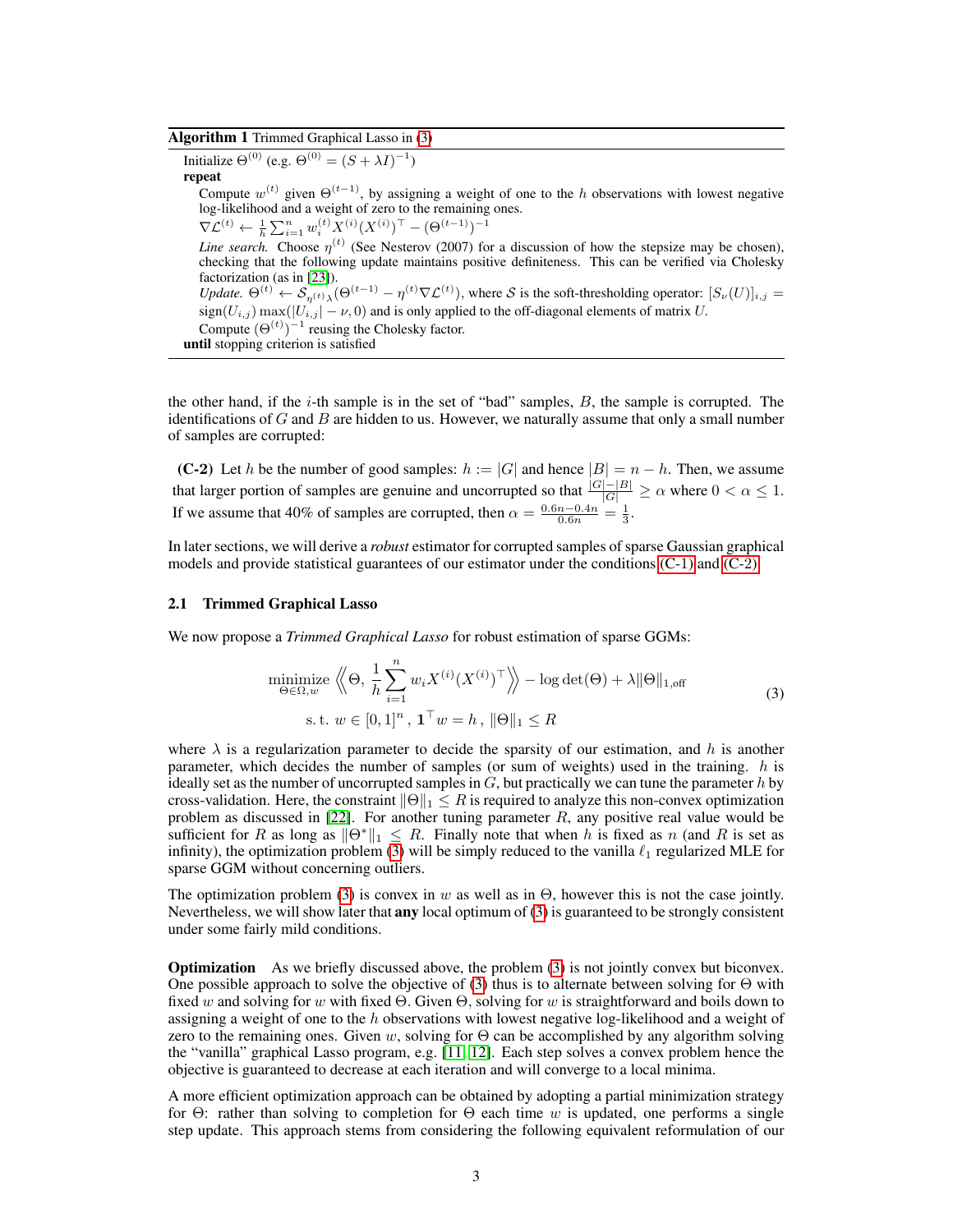objective:

$$
\underset{\Theta \in \Omega}{\text{minimize}} \left\langle \Theta, \frac{1}{h} \sum_{i=1}^{n} w_i(\Theta) X^{(i)} (X^{(i)})^\top \right\rangle - \log \det(\Theta) + \lambda \|\Theta\|_{1, \text{off}}
$$
\n
$$
\text{s.t. } w_i(\Theta) = \underset{w \in [0, 1]^n, \ \mathbf{1}^\top w = h}{\text{argmin}} \left\langle \Theta, \frac{1}{h} \sum_{i=1}^{n} w_i X^{(i)} (X^{(i)})^\top \right\rangle, \ \ \|\Theta\|_1 \leq R,
$$
\n
$$
(4)
$$

On can then leverage standard first-order methods such as projected and composite gradient descent [24] that will converge to local optima. The overall procedure is depicted in Algorithm 1. Therein we assume that we pick R sufficiently large, so one does not need to enforce the constraint  $||\Theta||_1 \leq R$ explicitly. If needed the constraint can be enforced by an additional projection step [22].

#### 3 Statistical Guarantees of Trimmed Graphical Lasso

One of the main contributions of this paper is to provide the statistical guarantees of our Trimmed Graphical Lasso estimator for GGMs. The optimization problem (3) is non-convex, and therefore the gradient-type methods solving (3) will find estimators by local minima. Hence, our theory in this section provides the statistical error bounds on **any** local minimum measured by  $\|\cdot\|_F$  and  $\|\cdot\|_{1,off}$ norms simultaneously.

Suppose that we have some local optimum  $(\Theta, \tilde{w})$  of (3) by arbitrary gradient-based method. While  $\Theta^*$  is fixed unconditionally, we define  $w^*$  as follows: for a sample index  $i \in G$ ,  $w_i^*$  is simply set to  $\widetilde{w}_i$  so that  $w_i^* - \widetilde{w}_i = 0$ . Otherwise for a sample index  $i \in B$ , we set  $w_i^* = 0$ . Hence,  $w^*$  is dependent on  $\widetilde{w}$ dependent on  $\tilde{w}$ .

In order to derive the upper bound on the Frobenius norm error, we first need to assume the standard restricted strong convexity condition of (3) with respective to the parameter  $\Theta$ :

(C-3) (Restricted strong convexity condition) Let  $\Delta$  be an arbitrary error of parameter  $\Theta$ . That is,  $\Delta := \Theta - \Theta^*$ . Then, for any possible error  $\Delta$  such that  $\|\Delta\|_F \leq 1$ ,

$$
\langle \! \langle \left(\Theta^*\right)^{-1} - \left(\Theta^* + \Delta\right)^{-1}, \Delta \rangle \! \rangle \ge \kappa_l \| \Delta \|_{\mathrm{F}}^2 \tag{5}
$$

where  $\kappa_l$  is a curvature parameter.

Note that in order to guarantee the Frobenius norm-based error bounds, (C-3) is required even for the vanilla Gaussian graphical models *without* outliers, which has been well studied by several works such as the following lemma:

**Lemma 1** (Section B.4 of [22]). *For any*  $\Delta \in \mathbb{R}^{p \times p}$  *such that*  $\|\Delta\|_F \leq 1$ *,* 

$$
\left\langle \!\! \left(\Theta^*\right)^{-1}-\left(\Theta^*+\Delta\right)^{-1}\!,\,\Delta \right\rangle \!\! \left.\geq \left(\|\! \left(\Theta^*\|\! \right|_2+1\right)^{-2}\|\Delta\|^2_F\!,\right.
$$

thus (C-3) holds with  $\kappa_l = (\|\Theta^*\|_2 + 1)^{-2}$ .

While (C-3) is a standard condition that is also imposed for the conventional estimators under clean set of of samples, we additionally require the following condition for a successful estimation of (3) on corrupted samples:

(C-4) Consider arbitrary local optimum  $(\tilde{\Theta}, \tilde{w})$ . Let  $\tilde{\Delta} := \tilde{\Theta} - \Theta^*$  and  $\tilde{\Gamma} := \tilde{w} - w^*$ . Then,

$$
\Big|\Big\langle\!\Big\langle \frac{1}{h}\sum_{i=1}^n \widetilde\Gamma_i X^{(i)}(X^{(i)})^\top,\, \widetilde\Delta \Big\rangle\!\Big\rangle\Big| \leq \tau_1(n,p) \|\widetilde\Delta\|_\mathrm{F} + \tau_2(n,p) \|\widetilde\Delta\|_1
$$

with some positive quantities  $\tau_1(n, p)$  and  $\tau_2(n, p)$  on n and p. These will be specified below for some concrete examples.

(C-4) can be understood as a structural incoherence condition between the model parameter Θ and the weight parameter  $w$ . Such a condition is usually imposed when analyzing estimators with multiple parameters (for example, see [25] for a robust linear regression estimator). Since  $w^*$  is defined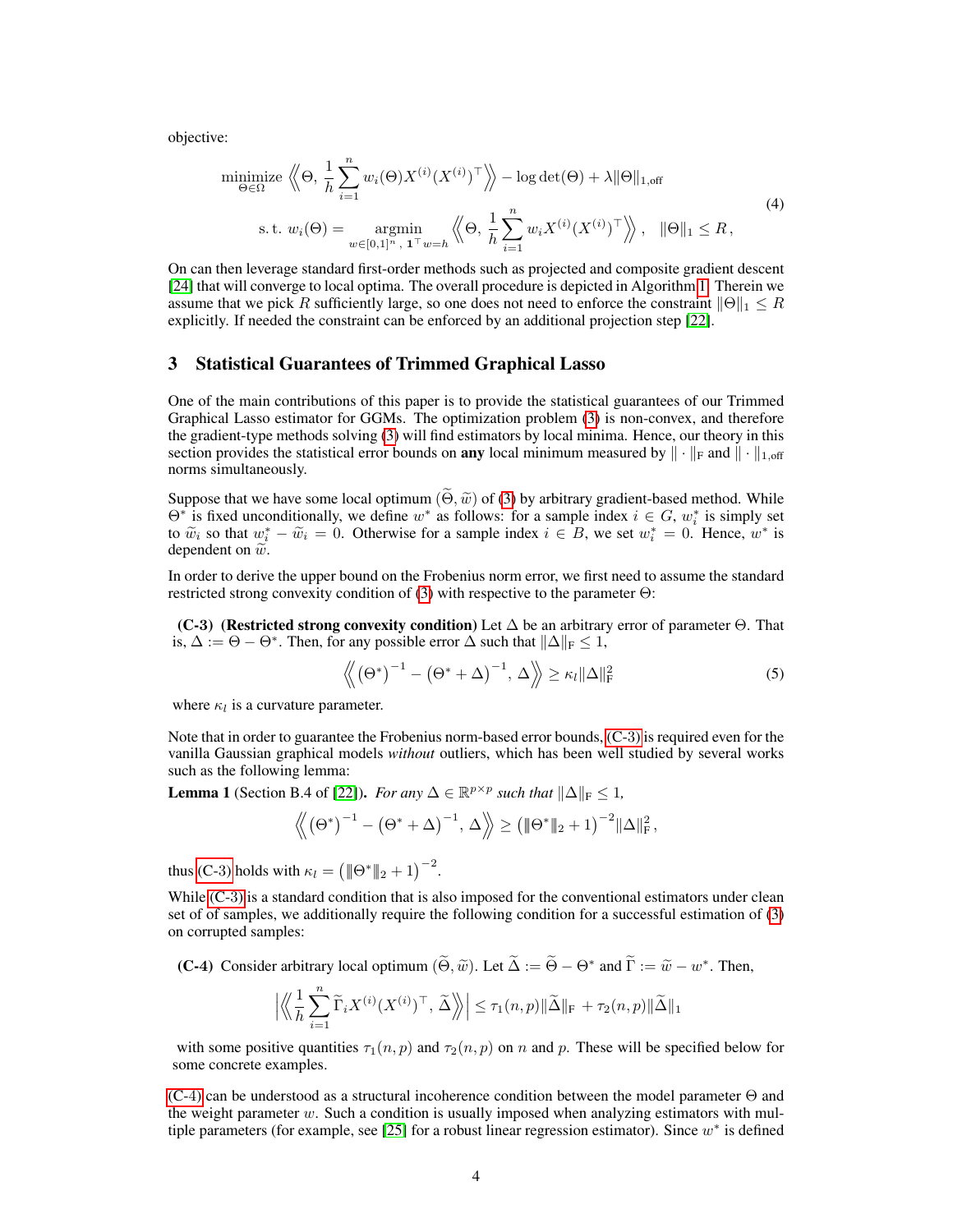depending on  $\tilde{w}$ , each local optimum has its own (C-4) condition. We will see in the sequel that under some reasonable cases, this condition for any local optimum holds with high probability. Also note that for the case with clean samples, the condition (C-4) is trivially satisfied since  $\tilde{\Gamma}_i = 0$  for all  $i \in \{1, \ldots, n\}$  and hence the LHS becomes 0.

Armed with these conditions, we now state our main theorem on the error bounds of our estimator (3):

**Theorem 1.** *Consider corrupted Gaussian graphical models. Let*  $(\tilde{\Theta}, \tilde{w})$  *be an* any *local optimum of M-estimator* (3)*. Suppose that*  $(\Theta, \tilde{w})$  *satisfies the condition* (C-4)*. Suppose also that the regularization parameter* λ *in* (3) *is set such that*

$$
4\max\left\{ \left\| \frac{1}{h} \sum_{i=1}^{n} w_i^* X^{(i)} (X^{(i)})^\top - (\Theta^*)^{-1} \right\|_{\infty}, \tau_2(n, p) \right\} \le \lambda \le \frac{\kappa_l - \tau_1(n, p)}{3R}.
$$
 (6)

*Then, this local optimum*  $(\widetilde{\Theta}, \widetilde{\omega})$  *is guaranteed to be consistent as follows:* 

$$
\|\widetilde{\Theta} - \Theta^*\|_{\mathrm{F}} \le \frac{1}{\kappa_l} \left( \frac{3\lambda\sqrt{k+p}}{2} + \tau_1(n, p) \right) \quad \text{and}
$$

$$
\|\widetilde{\Theta} - \Theta^*\|_{1, \text{off}} \le \frac{2}{\lambda \kappa_l} \left( 3\lambda\sqrt{k+p} + \tau_1(n, p) \right)^2. \tag{7}
$$

The statement in Theorem 1 holds deterministically, and the probabilistic statement comes where we show (C-4) and (6) for a given  $(\Theta, \tilde{w})$  are satisfied. Note that, defining  $\mathcal{L}(\Theta, w) :=$ <br> $\mathcal{L}(\Theta, 1, \sum_{i=1}^{n} w_i X^{(i)} (X^{(i)})^{\top}$  $\langle\!\langle \Theta, \frac{1}{h} \sum_{i=1}^n w_i X^{(i)} (X^{(i)})^\top \rangle\!\rangle - \log \det(\Theta)$ , it is a standard way of choosing  $\lambda$  based on  $\|\nabla_{\Theta}\mathcal{L}(\Theta^*, w^*)\|_{\infty}$  (see [26], for details). Also it is important to note that the term  $\sqrt{k+p}$  captures the relation between element-wise  $\ell_1$  norm and the error norm  $\|\cdot\|_F$  including *diagonal entries*. Due to the space limit, the proof of Theorem 1 (and all other proofs) are provided in the Supplements [27].

Now, it is natural to ask how easily we can satisfy the conditions in Theorem 1. Intuitively it is impossible to recover true parameter by weighting approach as in (3) when the amount of corruptions exceeds that of normal observation errors.

To this end, suppose that we have some upper bound on the corruptions:

**(C-B1)** For some function  $f(\cdot)$ , we have  $\left( \|X^B\|_2 \right)^2 \le f(X^B) \sqrt{h \log p}$ 

where  $X^B$  denotes the sub-design matrix in  $\mathbb{R}^{|B| \times p}$  corresponding to outliers. Under this assumption, we can properly choose the regularization parameter  $\lambda$  satisfying (6) as follows:

Corollary 1. *Consider corrupted Gaussian graphical models with conditions* (C-2) *and* (C-B1)*. Suppose that we choose the regularization parameter*

$$
\lambda = 4\max\left\{8(\max_i \Sigma_{ii}^*)\sqrt{\frac{10\tau\log p}{h-|B|}} + \frac{|B|}{h}\|\Sigma^*\|_\infty\,,\, f(X^B)\sqrt{\frac{\log p}{h}}\right\} \leq \frac{\kappa_l - f(X^B)\sqrt{\frac{|B|\log p}{h}}}{3R}\,.
$$

*Then,* any *local optimum of* (3) *is guaranteed to satisfy* (C-4) *and have the error bounds in* (7) *with probability at least*  $1 - c_1 \exp(-c_1^7 h\lambda^2)$  *for some universal positive constants*  $c_1$  *and*  $c_1^{\prime}$ *.* 

If we further assume the number of corrupted samples scales with  $\sqrt{n}$  at most :

(**C-B2**)  $|B| \le a\sqrt{n}$  for some constant  $a \ge 0$ ,

then we can derive the following result as another corollary of Theorem 1:

Corollary 2. *Consider corrupted Gaussian graphical models. Suppose that the conditions* (C-2), (C-B1) and (C-B2) hold. Also suppose that the regularization parameter  $\lambda$  is set as  $c\sqrt{\frac{\log p}{n}}$ *where*  $c := 4 \max \left\{ 16 (\max_i \Sigma_{ii}^*) \right\}$ √  $\overline{5\tau} + \frac{2a\|\Sigma^*\|_{\infty}}{\sqrt{\log n}}$  $\frac{\sum ||\infty}{\log p}$ ,  $\sqrt{2}f(X^B)$ . Then, if the sample size n is lower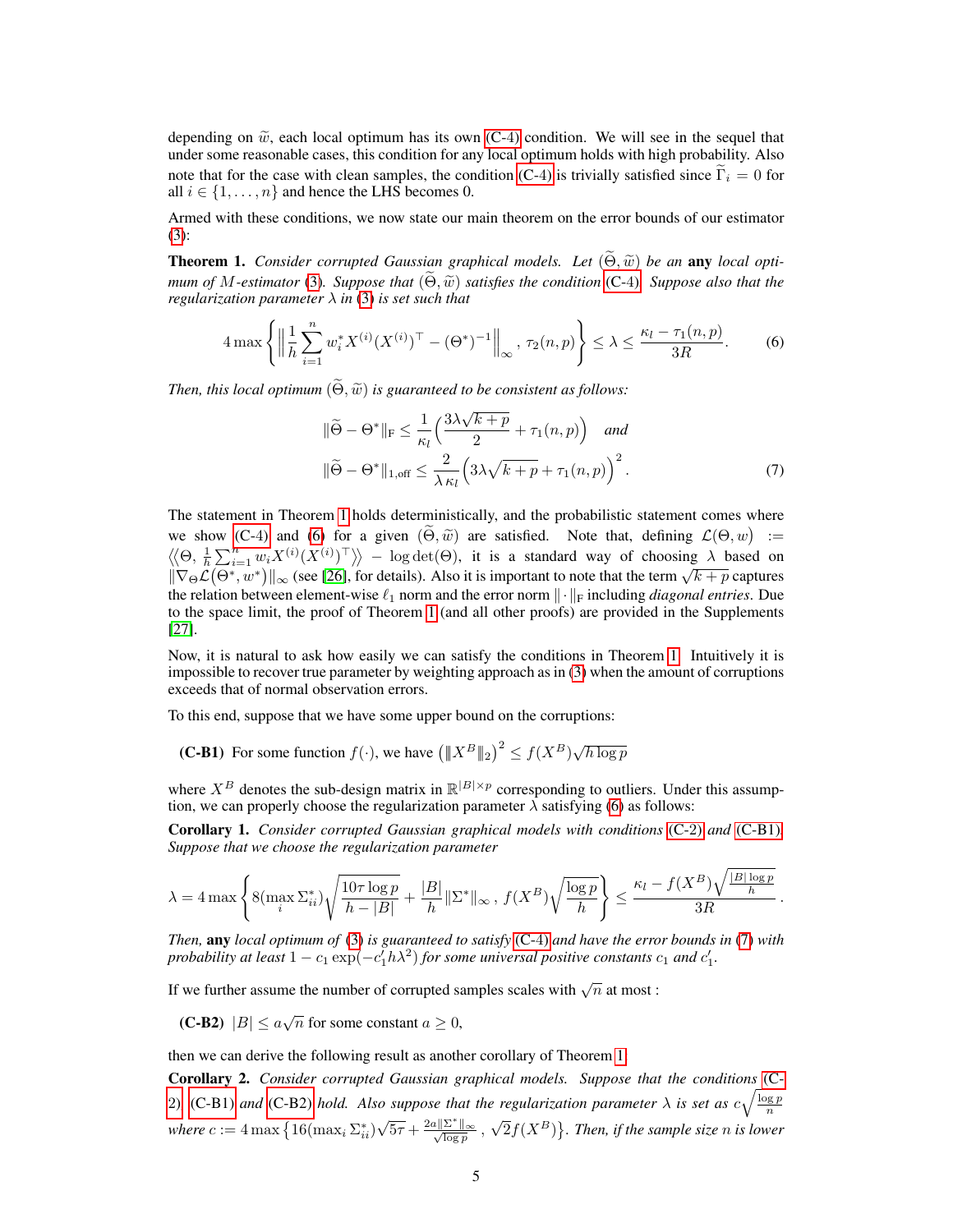*bounded as*

$$
n \ge \max \left\{ 16a^2 , \left( \|\Theta^*\|_2 + 1 \right)^4 \left( 3Rc + f(X^B) \sqrt{2|B|} \right)^2 (\log p) \right\} ,
$$

*then* any *local optimum of* (3) *is guaranteed to satisfy* (C-4) *and have the following error bound:*

$$
\|\widetilde{\Theta} - \Theta^*\|_{\mathrm{F}} \le \frac{1}{\kappa_l} \left( \frac{3c}{2} \sqrt{\frac{(k+p)\log p}{n}} + f(X^B) \sqrt{\frac{2|B|\log p}{n}} \right) \tag{8}
$$

*with probability at least*  $1 - c_1 \exp(-c_1^{\prime} h \lambda^2)$  *for some universal positive constants*  $c_1$  *and*  $c_1^{\prime}$ *.* 

Note that the  $\|\cdot\|_{1,\text{off}}$  norm based error bound also can be easily derived using the selection of  $\lambda$ from (7). Corollary 2 reveals an interesting result: even when  $O(\sqrt{n})$  samples out of total n samples are corrupted, our estimator (3) can successfully recover the true parameter with guaranteed error in (8). The first term in this bound is  $O\left(\sqrt{\frac{(k+p)\log p}{n}}\right)$  $\frac{p(\log p)}{n}$  which exactly recovers the Frobenius error bound for the case without outliers (see [13, 22] for example). Due to the outliers, we have the performance degrade with the second term, which is  $O\left(\sqrt{\frac{|B|\log p}{n}}\right)$  $\frac{\log p}{n}$ ). To the best of our knowledge, this is the first statistical error bounds on the parameter estimation for Gaussian graphical models with outliers. Also note that Corollary 1 only concerns on any local optimal point derived by an arbitrary optimization algorithm. For the guarantees of multiple local optima simultaneously, we may use a union bound from the corollary.

When Outliers Follow a Gaussian Graphical Model Now let us provide a concrete example and show how  $f(X^B)$  in (C-B1) is precisely specified in this case:

(C-B3) Outliers in the set B are drawn from another Gaussian graphical model (1) with a parameter  $(\Sigma_B)^{-1}$ .

This can be understood as the Gaussian mixture model where the most of the samples are drawn from  $(\Theta^*)^{-1}$  that we want to estimate, and small portion of samples are drawn from  $\Sigma_B$ . In this case, Corollary 2 can be further shaped as follows:

Corollary 3. *Suppose that the conditions* (C-2)*,* (C-B2) *and* (C-B3) *hold. Then the statement in Corollary* 2 *holds with*  $f(X^B) := \frac{4\sqrt{2}a(1+\sqrt{\log p})^2 \|\Sigma_B\|_2}{\sqrt{\log p}}$ .

### 4 Experiments

In this section we corroborate the performance of our Trimmed Graphical Lasso (*trim-glasso*) algorithm on simulated data. We compare against *glasso*: the vanilla Graphical Lasso [11]; the *t-Lasso* and *t\*-lasso* methods [19], and *robust-LL*: the robustified-likelihood approach of [20].

#### 4.1 Simulated data

Our simulation setup is similar to [20] and is a akin to gene regulatory networks. Namely we consider four different scenarios where the outliers are generated from models with different graphical structures. Specifically, each sample is generated from the following mixture distribution:

$$
y_k \sim (1 - p_0)N_p(0, \Theta^{-1}) + \frac{p_0}{2}N_p(-\mu, \Theta_o^{-1}) + \frac{p_0}{2}N_p(\mu, \Theta_o^{-1}), \ \ k = 1, \dots, n,
$$

where  $p_o = 0.1$ ,  $n = 100$ , and  $p = 150$ . Four different outlier distributions are considered:

M1: 
$$
\mu = (1, ..., 1)^T
$$
,  $\Theta_o = \tilde{\Theta}$ , M2:  $\mu = (1.5, ..., 1.5)^T$ ,  $\Theta_o = \tilde{\Theta}$ ,  
M3:  $\mu = (1, ..., 1)^T$ ,  $\Theta_o = I_p$ , M4:  $\mu = (1.5, ..., 1.5)^T$ ,  $\Theta_o = I_p$ .

We also consider the scenario where the outliers are not symmetric about the mean and simulate data from the following model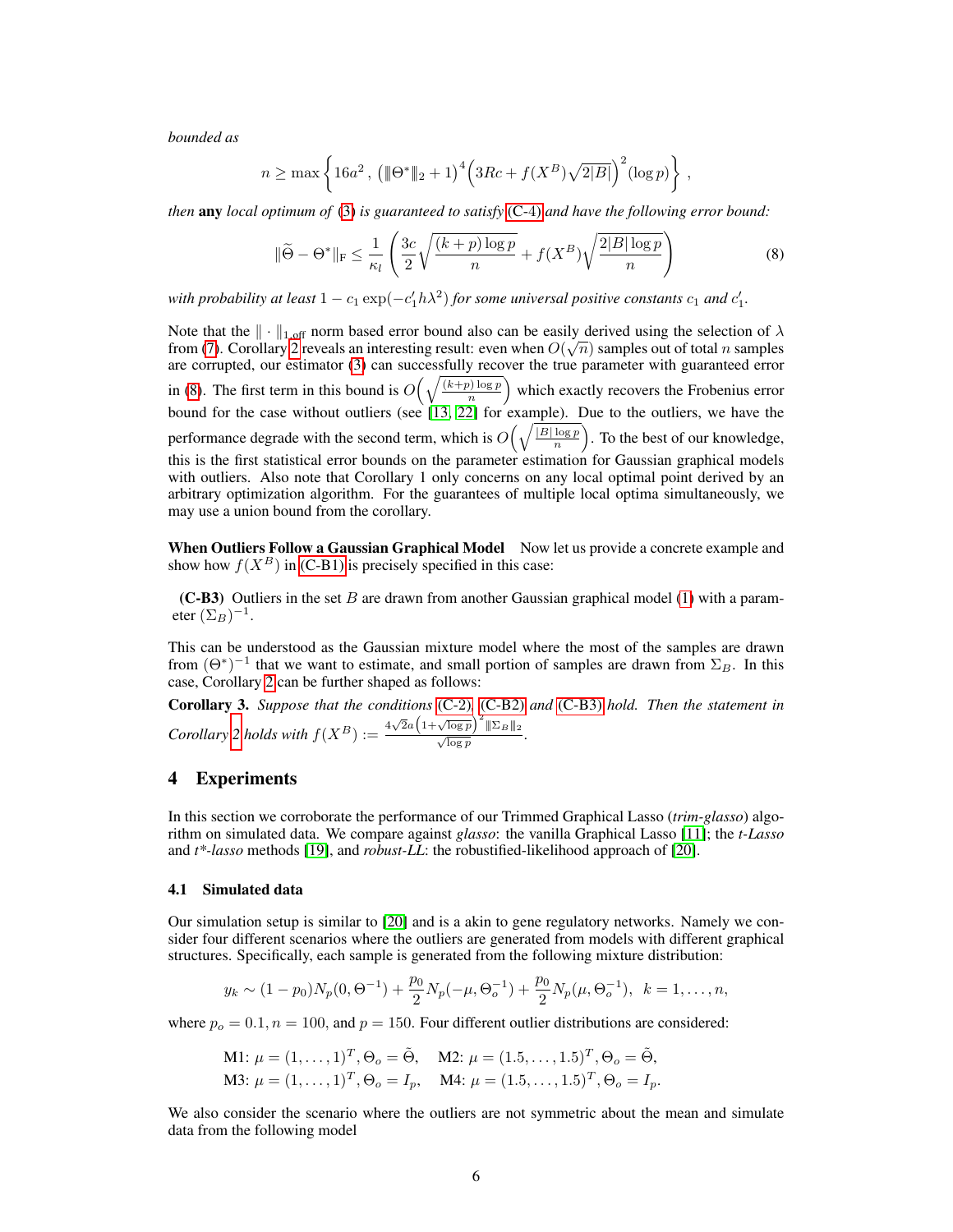

Figure 1: Average ROC curves for the comparison methods for contamination scenarios M1-M4.

M5:  $y_k \sim (1 - p_o)N_p(0, \Theta^{-1}) + p_o N_p(2, I_p), \quad k = 1, \ldots, n.$ 

For each simulation run, Θ is a randomly generated precision matrix corresponding to a network with 9 hub nodes simulated as follows. Let A be the adjacency of the network. For all  $i < j$  we set  $A_{ij} = 1$  with probability 0.03, and zero otherwise. We set  $A_{ji} = A_{ij}$ . We then randomly select 9 hub nodes and set the elements of the corresponding rows and columns of A to one with probability 0.4 and zero otherwise. Using  $A$ , the simulated nonzero coefficients of the precision matrix are sampled as follows. First we create a matrix E so that  $E_{i,j} = 0$  if  $A_{i,j} = 0$ , and  $E_{i,j}$  is sampled uniformly from [-0.75, -0.23] ∪ [0.25, 0.75] if  $A_{i,j} \neq 0$ . Then we set  $E = \frac{E + E^T}{2}$  $\frac{E^2}{2}$ . Finally we set  $\Theta = E + (0.1 - \Lambda_{\min}(E))I_p$ , where  $\Lambda_{\min}(E)$  is the smallest eigenvalue of E.  $\Theta$  is a randomly generated precision matrix in the same way  $\Theta$  is generated.

For the robustness parameter  $\beta$  of the *robust-LL* method, we consider  $\beta \in \{0.005, 0.01, 0.02, 0.03\}$ as recommended in [20]. For the *trim-glasso* method we consider  $\frac{100h}{n} \in \{90, 85, 80\}$ . Since all the robust comparison methods converge to a stationary point, we tested various initialization strategies for the concentration matrix, including  $I_p$ ,  $(S + \lambda I_p)^{-1}$  and the estimate from glasso. We did not observe any noticeable impact on the results.

Figure 1 presents the average ROC curves of the comparison methods over 100 simulation data sets for scenarios M1-M4 as the tuning parameter λ varies. In the figure, for *robust-LL* and *trim-glasso* methods, we depict the best curves with respect to parameter  $\beta$  and h respectively. Due to space constraints, the detailed results for all the values of  $\beta$  and h considered, as well as the results for model M5 are provided in the Supplements [27].

From the ROC curves we can see that our proposed approach is competitive compared the alternative robust approaches *t-lasso*, *t\*-lasso* and *robust-LL.* The edge over glasso is even more pronounced for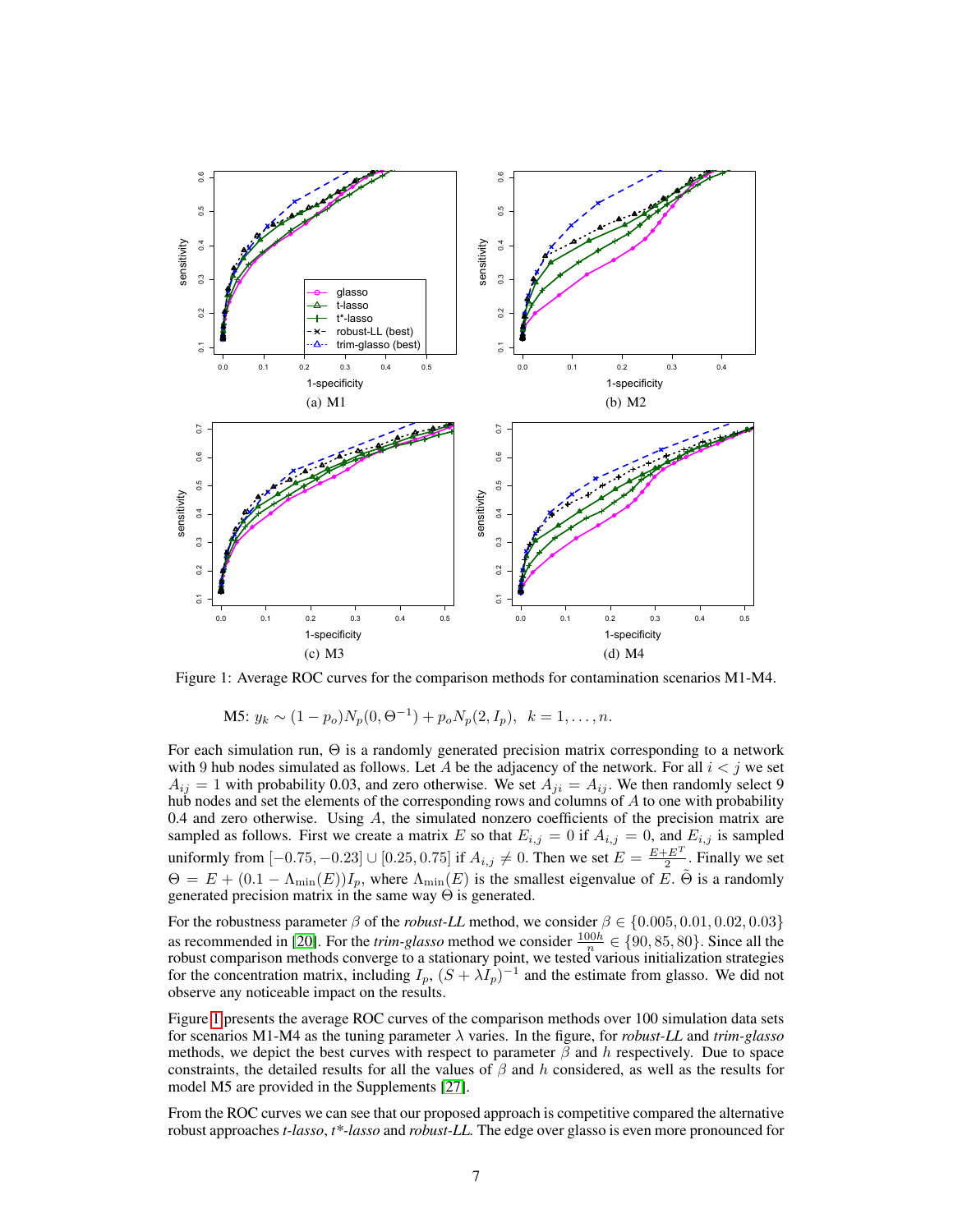

Figure 2: (a) Histogram of standardized gene expression levels for gene *ORC3*. (b) Network estimated by *trim-glasso*

scenarios M2, M4 and M5. Surprisingly,  $trim\text{-}glasso$  with  $h/n = 80\%$  achieves superior sensitivity for nearly any specificity.

Computationally the *trim-glasso* method is also competitive compared to alternatives. The average run-time over the path of tuning parameters  $\lambda$  is 45.78s for *t-lasso*, 22.14s for  $t^*$ -lasso, 11.06s for *robust-LL*, 1.58s for trimmed lasso, 1.04s for glasso. Experiments were run on R in a single computing node with a Intel Core i5 2.5GHz CPU and 8G memory. For *t-lasso*, *t\*-lasso* and *robust-LL* we used the R implementations provided by the methods' authors. For *glasso* we used the *glassopath* package.

#### 4.2 Application to the analysis of Yeast Gene Expression Data

We analyze a yeast microarray dataset generated by [28]. The dataset concerns  $n = 112$  yeast segregants (instances). We focused on  $p = 126$  genes (variables) belonging to cell-cycle pathway as provided by the KEGG database [29]. For each of these genes we standardize the gene expression data to zero-mean and unit standard deviation. We observed that the expression levels of some genes are clearly not symmetric about their means and might include outliers. For example the histogram of gene *ORC3* is presented in Figure 2(a). For the *robust-LL* method we set  $\beta = 0.05$  and for *trimglasso* we use  $h/n = 80\%$ . We use 5-fold-CV to choose the tuning parameters for each method. After  $\lambda$  is chosen for each method, we rerun the methods using the full dataset to obtain the final precision matrix estimates.

Figure 2(b) shows the cell-cycle pathway estimated by our proposed method. For comparison the cell-cycle pathway from the KEGG [29] is provided in the Supplements [27]. It is important to note that the KEGG graph corresponds to what is currently known about the pathway. It should *not* be treated as the ground truth. Certain discrepancies between KEGG and estimated graphs may also be caused by inherent limitations in the dataset used for modeling. For instance, some edges in cell-cycle pathway may not be observable from gene expression data. Additionally, the perturbation of cellular systems might not be strong enough to enable accurate inference of some of the links.

*glasso* tends to estimate more links than the robust methods. We postulate that the lack of robustness might result in inaccurate network reconstruction and the identification of spurious links. Robust methods tend to estimate networks that are more consistent with that from the KEGG  $(F_1$ -score of 0.23 for *glasso*, 0.37 for  $t^*$ -lasso, 0.39 for *robust-NLL* and 0.41 for  $t^*$ *rim-glasso*, where the  $F_1$ score is the harmonic mean between precision and recall). For instance our approach recovers several characteristics of the KEGG pathway. For instance, genes *CDC6* (a key regulator of DNA replication playing important roles in the activation and maintenance of the checkpoint mechanisms coordinating S phase and mitosis) and *PDS1* (essential gene for meiotic progression and mitotic cell cycle arrest) are identified as a hub genes, while genes *CLB3,BRN1,YCG1* are unconnected to any other genes.